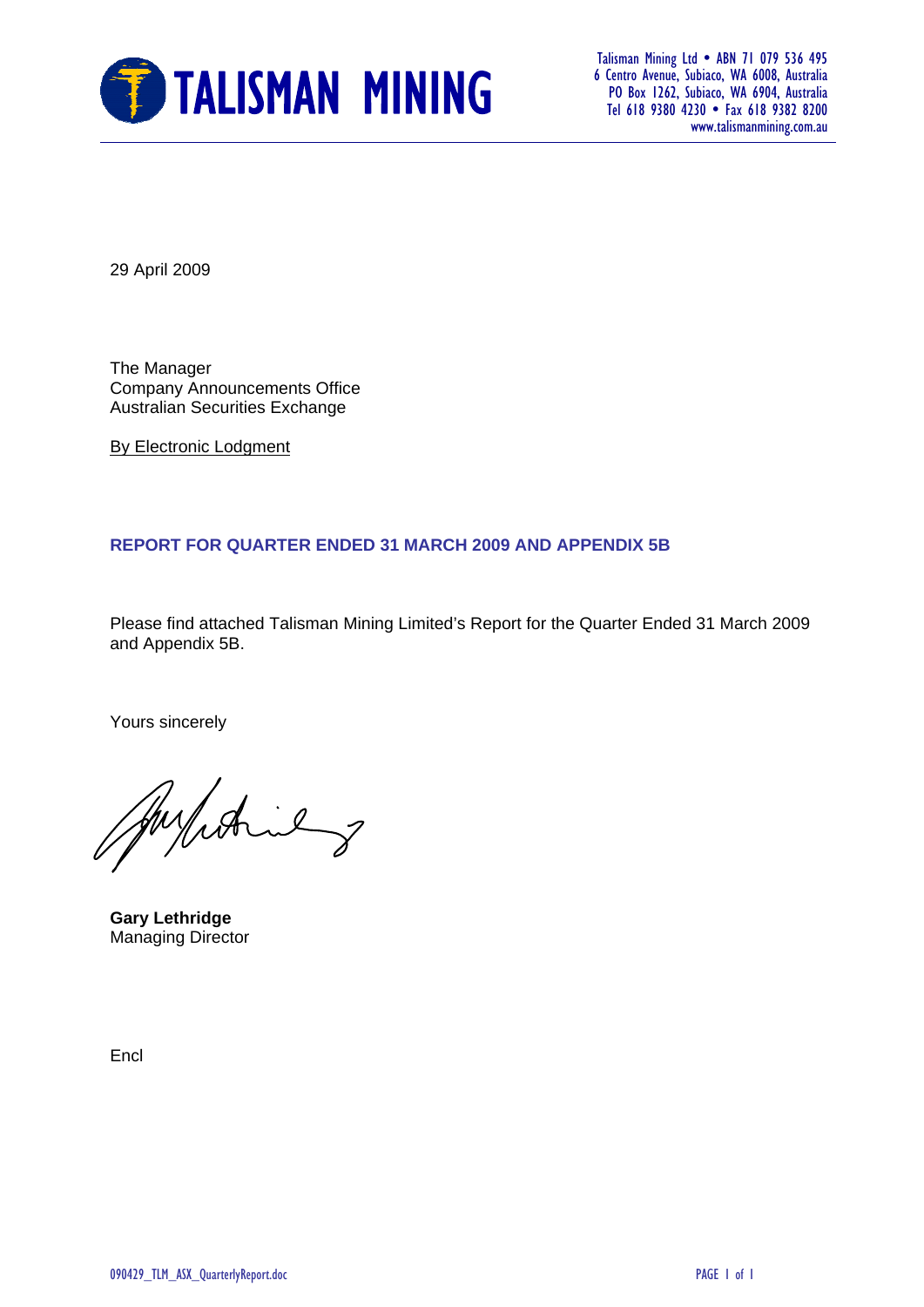

 6 Centro Avenue, Subiaco, WA 6008, Australia PO Box 1262, Subiaco, WA 6904, Australia Tel 618 9380 4230 • Fax 618 9382 8200 www.talismanmining.com.au

29 April 2009

The Manager Company Announcements Office Australian Securities Exchange

By Electronic Lodgment

# **REPORT FOR QUARTER ENDED 31 MARCH, 2009**

#### **HIGHLIGHTS**

#### **EXPLORATION**

#### **Wonmunna**

- An 80% increase in the Wonmunna Iron Ore Project's Total Inferred Resource to 78.3Mt @ 56.0% Fe (50% Fe cut off) across three key deposits. The increase includes maiden resource estimates for the CMM and SMM deposits and an increase to the NMM resource estimate.
- The new Wonmunna Resource estimate includes a significant high-grade Direct Shipping Ore ("DSO") resource of 10.0Mt @ 61.3% Fe (60% Fe cut-off).
- Continuation of the Wonmunna Scoping Study. Study receipt deferred due to contractor delays.
- Initial metallurgical testing and ore characterisation studies completed for CMM and SMM deposits.

#### **Wandanya**

Completion of SkyTEM survey interpretation at the Wandanya Manganese Project.

#### **Uaroo**

 Encouraging gold and base metals results returned from reconnaissance sampling at Uaroo Project.

#### **Yilgalong**

Soil sampling defines coherent gold anomalism at the Yilgalong Project.

#### **CORPORATE**

 Experienced Australian mining executive Gary Lethridge (a former senior executive with Jubilee Mines NL) appointed as Managing Director, effective 2 February 2009.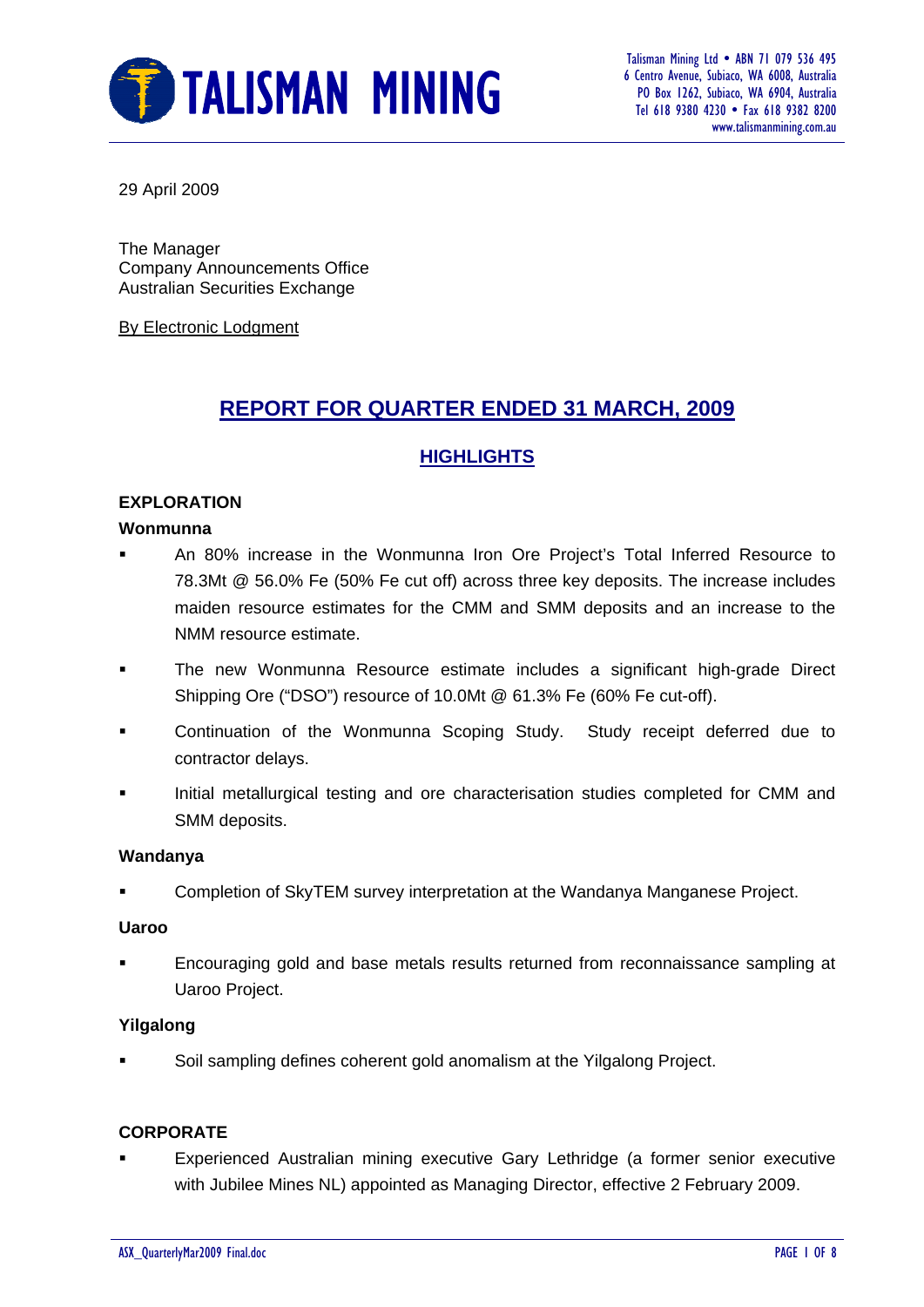

#### **OVERVIEW**

#### **Exploration**

Key activities undertaken during the March 2009 Quarter included the estimation and

reporting of maiden JORC resources for the Central Marra Mamba (CMM) and South Marra Mamba (SMM) prospects at the Wonmunna Iron Ore Project which substantially increased the JORC resource inventory for the Wonmunna Project.

Via consultants the Company continued a desktop Scoping Study on the Wonmunna Project during the Quarter to identify potential development strategies and considerations. This Scoping Study was anticipated to be completed during the March Quarter; however contractor delays have resulted in the deferral of the



completion of the Study report until the June Quarter.

In addition, the Company progressed preliminary exploration activities at the Wandanya Manganese Project, located in close proximity to the Woodie Woodie Manganese Mining Centre in the East Pilbara region, the Uaroo Project in the Gascoyne Region and the Yilgalong Gold Project in the East Pilbara.

#### **Corporate**

During the Quarter Gary Lethridge commenced as the Company's Managing Director following which Alan Senior, who had acted in the role of Executive Chairman, returned to the role of non-executive Chairman.

In addition Peter Langworthy and Brian Dawes, who respectively held the key roles of Executive General Manager – Exploration, and Executive General Manager – Operations and Projects with Jubilee Mines NL, have both been contracted to the Company as consultants and advisors considerably strengthening the Company's management team.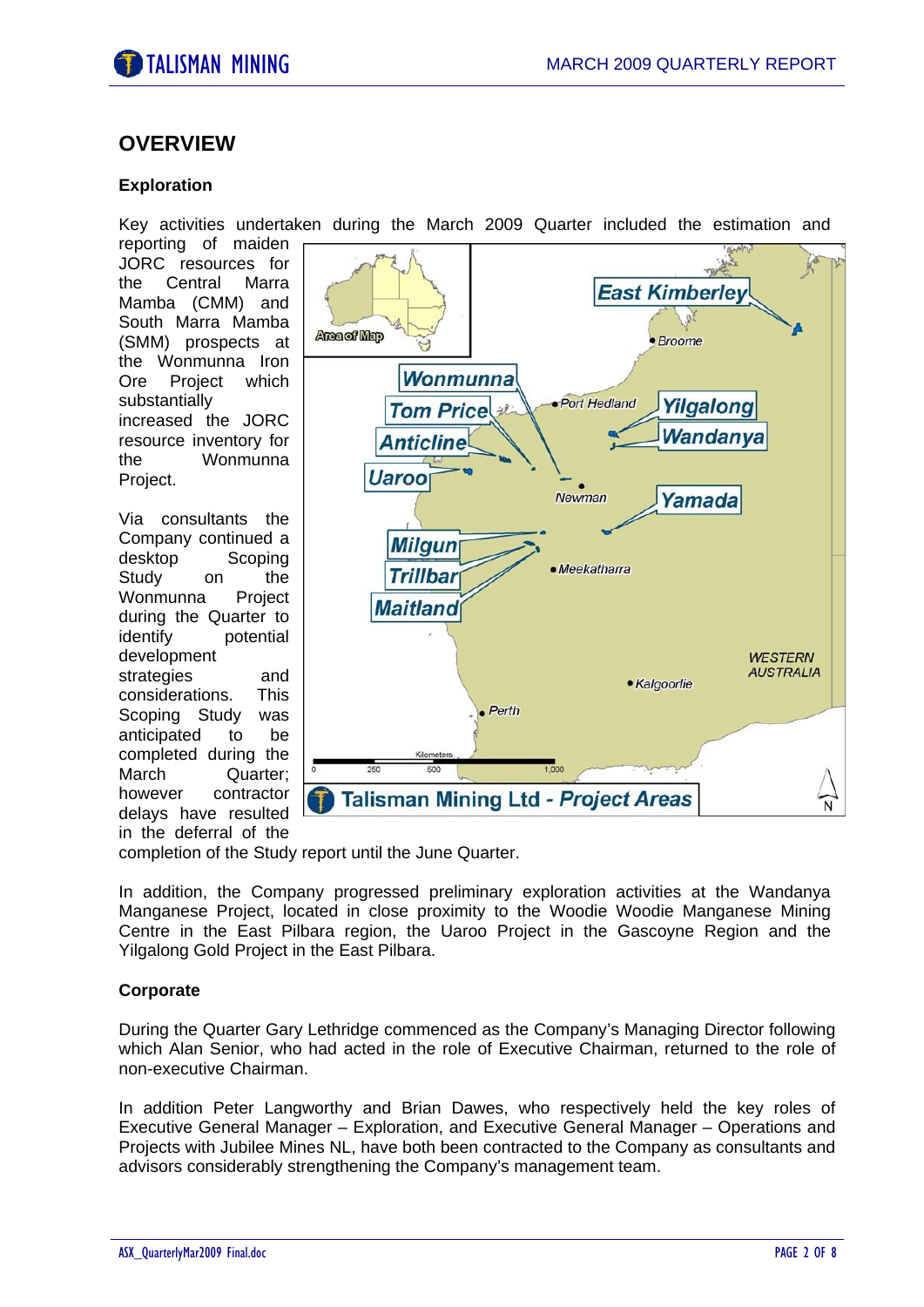# **WONMUNNA IRON ORE PROJECT** (100% Talisman)

*The Wonmunna Iron Project is strategically located in the heartland of the East Pilbara iron ore mining industry, with three major operating iron ore mines (West Angelas, Area C and Hope Downs) located within 20km of the lease boundary. The Wonmunna Project comprises three primary iron deposits, (North Marra Mamba, Central Marra Mamba and South Marra Mamba) which are prospective for Marra Mamba iron mineralisation and numerous exploration targets prospective for both Marra Mamba and Channel Iron Deposit (CID) mineralisation. To date, JORC inferred resources totalling 78.3Mt @ 56.0% (50% Fe lower cut-off) have been estimated for the Project.* 

Following an intensive drilling program during the September & December 2008 quarters, on 21 January 2009 the Company announced a new mineral resource estimate for the Wonmunna iron ore project.

The new inferred mineral resource estimate has substantially increased the overall tonnage of Marra Mamba-hosted hematite-goethite mineralisation at the Wonmunna project to **78.3 million tonnes grading 56.0% Fe** using a 50% Fe cut-off (refer below for further details). This represents approximately an 80% increase over the previously announced maiden resource estimate (August 2008) of 44Mt @ 55.9% Fe (50% Fe cut-off).

The updated Inferred Mineral Resource also includes a significant component of high-grade Direct Shipping Ore (DSO), totalling **10.0 million tonnes @ 61.3% Fe** using a 60% Fe cut-off (see following section).

The substantial resource upgrade reflects the estimation of initial resources for the Central Marra Mamba (CMM) and South Marra Mamba (SMM) deposits, together with a small increase in the previous resource estimate for the North Marra Mamba (NMM) deposit (refer to Figure 1).



**Figure 1: Location of Wonmunna Iron Ore Resources**.

These three deposits underpin the current desktop Scoping Study being undertaken by AMC Consultants Pty Ltd, which continued during the Quarter. This study was anticipated to have been completed within the March 2009 Quarter, however contractor delays in completing the study have resulted in the expected delivery of the final report being deferred into the June 2009 quarter. The desktop Scoping Study is considering a suite of potential mine development scenarios for the Wonmunna project.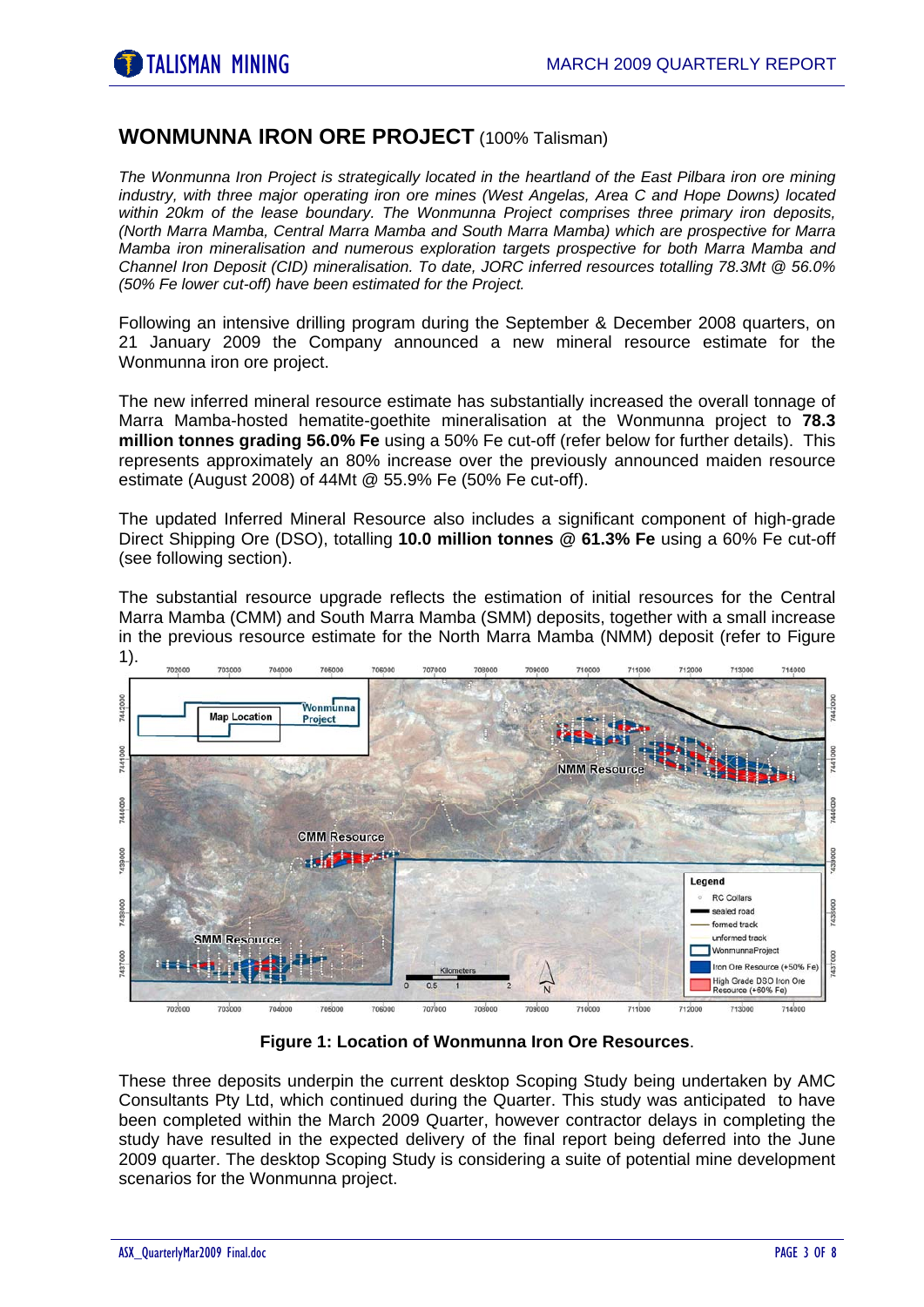Metallurgical testwork and ore characterisation studies for the scoping study were completed during the Quarter for the NMM, CMM & SMM Mineral Resources by Mets Pty Ltd. The metallurgical testwork showed that the ore included within the 60% Fe cut off grade mineral resource estimate produces a saleable grade DSO product in both the lump and fines fractions. Results also indicate generally 'soft' ore, potentially amenable to continuous freedigging mining, with high lump: fines ratios in excess of 60:40.

Ongoing fieldwork by Talisman personnel comprising geological mapping and mineralogical investigations have also taken place within the project during the quarter.

Subsequent to the Quarter the Company commenced further assessment of the development potential of the Channel Iron Deposits in the Wonmunna project area.

#### **Wonmunna Iron Ore Resource**

The updated Mineral Resource estimate was prepared by Bosta Pratama, who is a full time employee of Quantitative Group (QG). QG is an independent group specialising in resource evaluation. This estimate was prepared under the supervision of, and with technical review by, Chris De-Vitry, who is a full time employee of QG. Chris De-Vitry acts as the Competent Person for the resource estimate, with Talisman's Exploration Manager, Harry Cornelius, acting as the Competent Person for the geological interpretation and data QA/QC that forms the foundation for this estimate.

The Mineral Resource estimate has been classified and reported in accordance with the 2004 JORC Code.

The updated Wonmunna Iron Ore Mineral Resource is presented in **Table 1** below:

|                            | Fe cut-off | <b>Million</b><br>Tonnes* | Fe % | $SiO2$ % | $Al_2O_3$ % | P%   | LOI % |
|----------------------------|------------|---------------------------|------|----------|-------------|------|-------|
| <b>NMM Resource</b>        | 50%        | 47.2                      | 55.9 | 6.9      | 3.7         | 0.07 | 8.9   |
| <b>NMM DSO Resource</b>    | 60%        | 6.2                       | 61.4 | 3.0      | 1.8         | 0.07 | 7.2   |
| <b>CMM Resource</b>        | 50%        | 15.2                      | 56.8 | 5.7      | 3.3         | 0.10 | 9.5   |
| <b>CMM DSO Resource</b>    | 60%        | 2.4                       | 61.2 | 3.3      | 1.7         | 0.10 | 7.4   |
| <b>SMM Resource</b>        | 50%        | 15.9                      | 55.3 | 6.7      | 3.8         | 0.07 | 9.7   |
| <b>SMM DSO Resource</b>    | 60%        | 1.4                       | 61.2 | 2.9      | 1.6         | 0.06 | 7.6   |
|                            |            |                           |      |          |             |      |       |
| <b>Total Resources</b>     | 50%        | 78.3                      | 56.0 | 6.6      | 3.6         | 0.08 | 9.2   |
| <b>Total DSO Resources</b> | 60%        | 10.0                      | 61.3 | 3.1      | 1.7         | 0.08 | 7.3   |

#### **Table 1: Wonmunna Iron Ore Project – Inferred Mineral Resources.**

*\* In accordance with Clause 24 of the JORC Code, tonnages have been rounded to the nearest 0.1Mt.*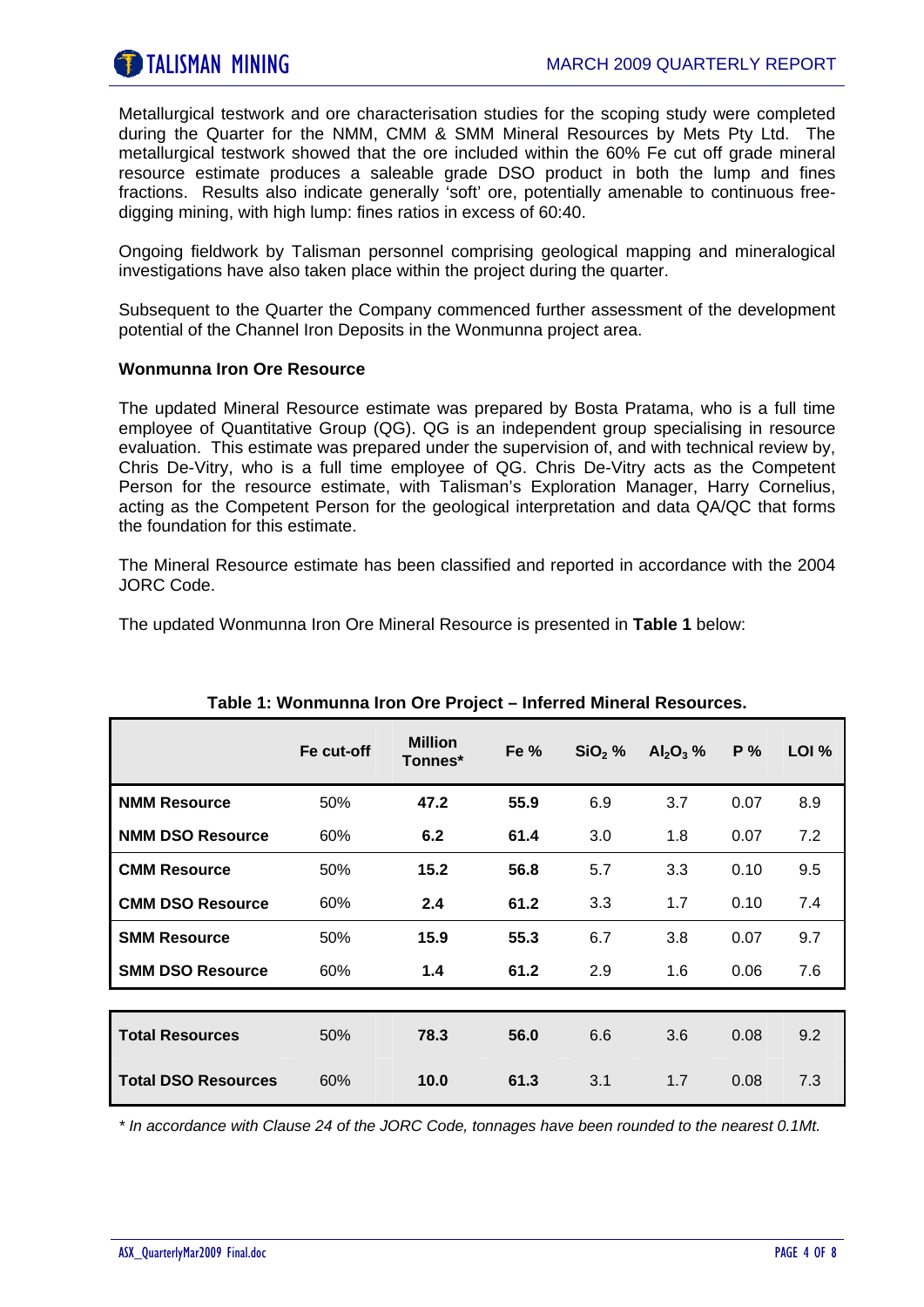### **WANDANYA MANGANESE PROJECT** (100% Talisman)

*The Wandanya Project is located in the East Pilbara manganese field, approximately 50km south west of the Woodie Woodie Manganese Operations (operated by Consolidated Minerals Limited, a subsidiary of Palmary Enterprises). Initial reconnaissance exploration at Wandanya has indicated the potential for high-grade manganese mineralisation, including several small, scattered outcrops of manganese mineralisation grading up to 65% Mn.* 

During the Quarter, work completed at Wandanya included initial interpretation of an airborne electromagnetic (SkyTEM) survey undertaken during the previous quarter, following up rock chip sampling of limited outcrop (which had previously returned assay results up to **64.96% Mn**) at the *Jarrow Prospect*.

The results of this work show a direct correlation with areas of structural complexity (with N-S running en-echelon fault swarms) hosting defined manganese mineralisation, as shown in *Figure 2*.



*Figure 2: TEM Survey Anomalies at Wandanya*

Further evaluation of the significance of this identified association will be undertaken in due course, with ongoing work including detailed interpretation of the SkyTEM and magnetic surveys, and further field mapping and sampling.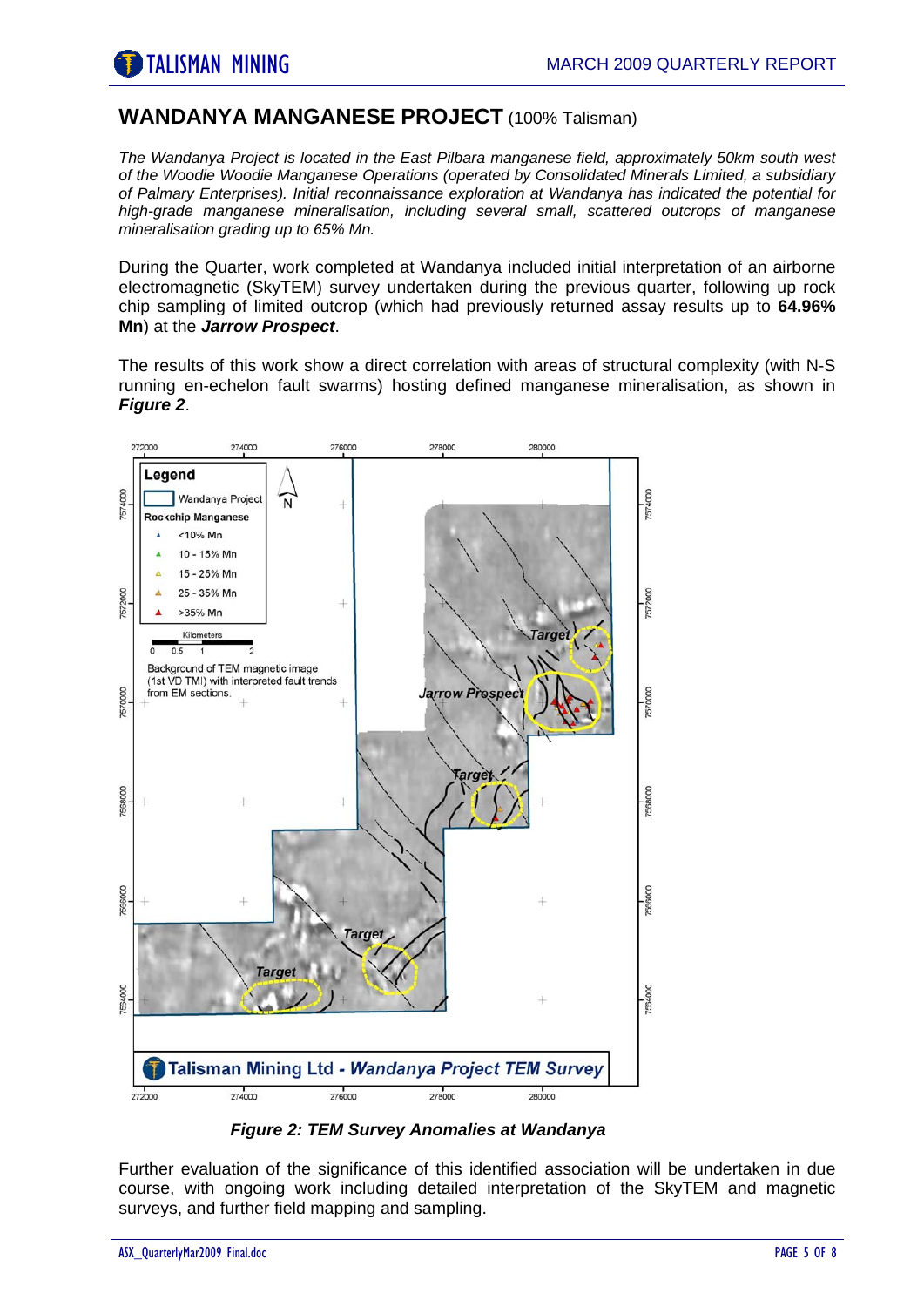# **UAROO POLYMETALLIC PROJECT** (100% Talisman)

*The newly acquired Uaroo Project lies within the Ashburton Mineral Field approximately 370km northeast of Carnarvon along the Northwest Coastal Highway near the Uaroo Homestead in Western Australia. The Project covers a prospective suite of rocks that have had little effective historic exploration for their gold and base metals potential.* 

To date work completed at Uaroo by Talisman has included drainage and rock chip sampling which has produced very encouraging initial exploration results.

Results received from this preliminary exploration activity has highlighted a substantial Gold stream sediment anomaly, up to 3km wide and 8.5km long located within the central portion of the project. Peak rock chip sample results of **1.13g/t Au**, **0.84g/t Au** and **0.43g/t Au (see** *Figure 3)* were returned. Associated Silver/Copper/Lead/Zinc anomalism was also identified within this anomaly. Stream sampling in the west of the project also identified another large stream Nickel/Cobalt/Copper anomaly located over a mafic/ultramafic intrusion. This anomaly is approximately 1.5km wide by 8km long *(see Figure 3)*.

In addition to the prospective gold and base metals results a series of linear Copper/Zinc/Lead cross-cutting (NE-trending) anomalies up to 22km long, that are host to significant historical workings, were identified, and rock chip results of up to **51.04% Fe**, **50.47% Fe** and **47.92% Mn** from banded iron formation within the centre of the project area were also returned.

The scale of these anomalies is considered to be encouraging and further work, including mapping, intensive rock chip sampling and soil sampling, is being planned in order to delineate the distribution, extent and potential of the mineralisation discovered with this early reconnaissance sampling.



*Figure 3: Uaroo Stream Sample Anomalies*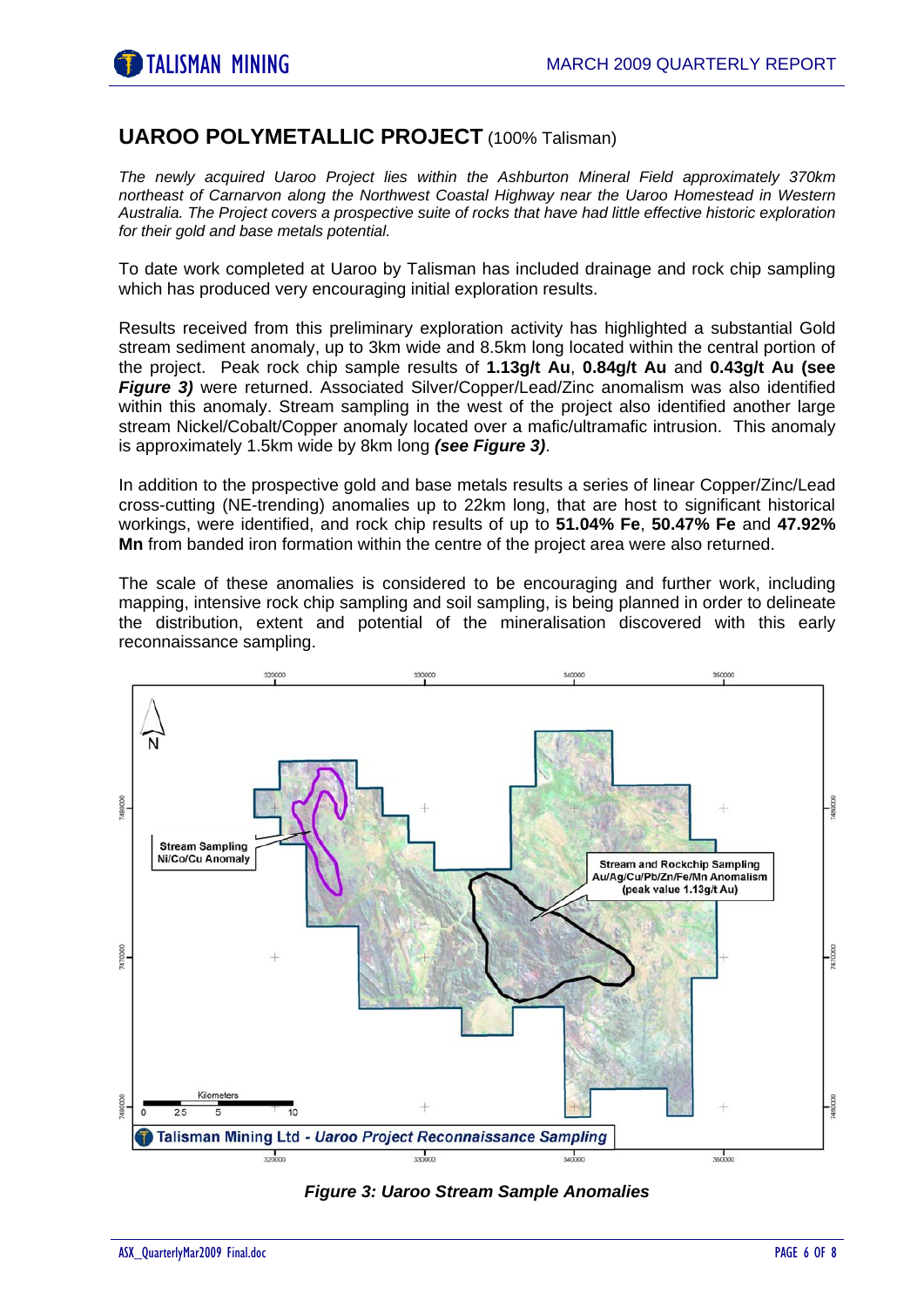# **YILGALONG GOLD PROJECT** (100% Talisman)

*The Yilgalong Project lies approximately 80km northeast of the township of Nullagine in Western Australia. The project covers a suite of rocks that have been under evaluated for their gold potential.* 

Talisman considers this largely unexplored project to have potential for the discovery of significant gold mineralisation hosted within extensions to known gold mineralisation trends due to the previously unrecognised existence of prospective Archaean terrane into this area.

Results received from the latest soil sampling program included gold-in-soil anomalism up to **106 ppb Au**, complementing previous soil sampling results by Talisman of up to **270ppb Au**.

These results define a coherent anomaly 3.7km long, representing a previously undefined eastern extension of historic workings on the Yilgalong lease, where earlier historic rock chipping results returned highly anomalous values of up to **68.0g/t Au**, **1030.0g/t Ag**.

These results will be evaluated with further infill soil sampling, rock chip sampling and mapping in due course, in order to define future drill targets at the project.

# **YAMADA IRON ORE PROJECT** (100% Talisman,)

No exploration activities were completed during the Quarter.

**ANTICLINE POLYMETALLIC PROJECT** (100% Talisman, Iron Ore rights held by FMG Ltd)

No exploration activities were completed during the Quarter.

#### **TOM PRICE POLYMETALLIC PROJECT** (100% Talisman, Iron Ore rights held by FMG Ltd)

No exploration activities were completed during the Quarter.

#### **EAST KIMBERLEY POLYMETALLIC PROJECT** (100% Talisman)

No exploration activities were completed during the Quarter.

#### **MILGUN GOLD PROJECT** (100% Talisman)

No exploration activities were completed during the Quarter.

#### **TRILLBAR GOLD PROJECT** (80% Talisman)

No exploration activities were completed during the Quarter.

#### **MAITLAND GOLD PROJECT** (80% Talisman)

No exploration activities were completed during the Quarter.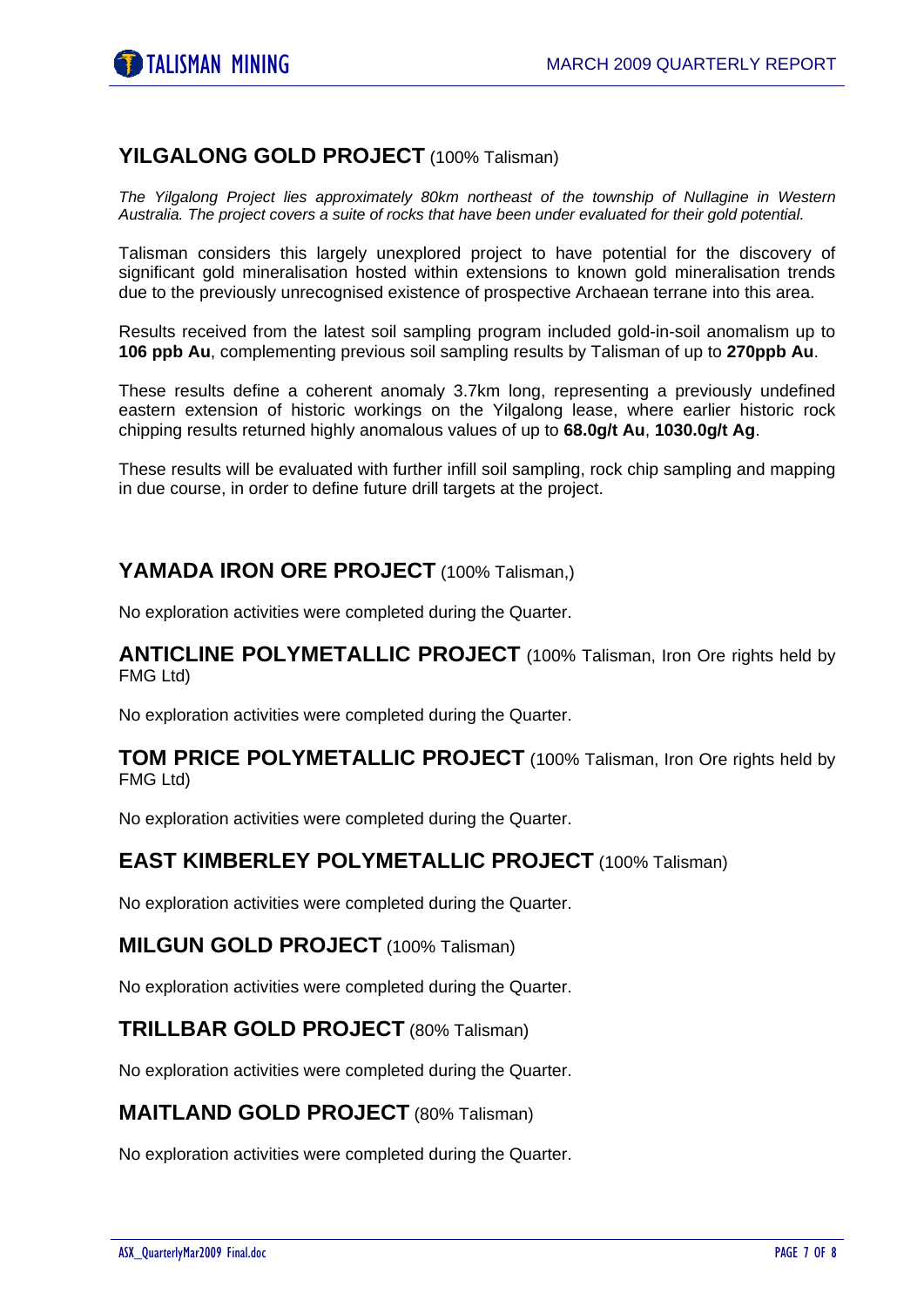# **CORPORATE**

#### **Management Changes**

During the quarter Talisman significantly strengthened its senior management capabilities and depth of experience by contracting all of the members of the executive management team (excluding Kerry Harmanis, who remains a substantial shareholder of Talisman) of the highly successful Australian nickel producer Jubilee Mines NL.

On 2 February, Gary Lethridge commenced as the Company's Managing Director, whilst on 19 February, Talisman secured the services as consultants and advisers of Peter Langworthy and Brian Dawes.

At Jubilee Mines Mr Lethridge held the position of Executive General Manager-Corporate / Chief Financial Officer, Mr Langworthy, Executive General Manager – Exploration, and Mr Dawes, Executive General Manager – Operations and Projects.

As consultants Mr Langworthy will provide his considerable expertise in exploration, geology and project assessment while Mr Dawes will contribute his extensive expertise in project assessment, feasibility studies, development and operations.

#### **Option Issue**

At an EGM held on March 17, shareholders voted to approve the issue of options to Mr Lethridge in accordance with his employment agreement. These options were issued on 18 March.

#### **For further information, please contact: Gary Lethridge – Managing Director on: +61 8 9380 4230**

#### **For media inquiries, please contact: Nicholas Read – Read Corporate on +61 419 929 046**

#### *Competent Persons' Statement*

*Information in this report that relates to the Wonmunna Mineral Resources is based on information compiled by Mr Chris De-Vitry,*  who is a member and registered practicing geologist of the Australian Institute of Geoscientists (AIG). Mr Chris De-Vitry is a full *time employee of Quantitative Group (QG) and has sufficient experience in iron ore to act as competent person for this estimate as defined in the 2004 Edition of the "Australian Code for Reporting of Mineral Resources and Ore Reserves". Mr Chris De-Vitry consents to the inclusion in this report of the Wonmunna Mineral Resource estimate.* 

*Information in this report that relates to Exploration Results and Mineral Resources is based on information compiled by Mr Harry Cornelius, who is a member of the Australasian Institute of Mining and Metallurgy. Mr Harry Cornelius is a full time employee of Talisman Mining Ltd and has sufficient experience which is relevant to the style of mineralisation and types of deposit under consideration and to the activities undertaken to qualify as a Competent Person as defined in the 2004 Edition of the "Australian Code for Reporting of Mineral Resources and Ore Reserves". Mr Harry Cornelius consents to the inclusion in this report of the matters based on information in the form and context in which it appears.*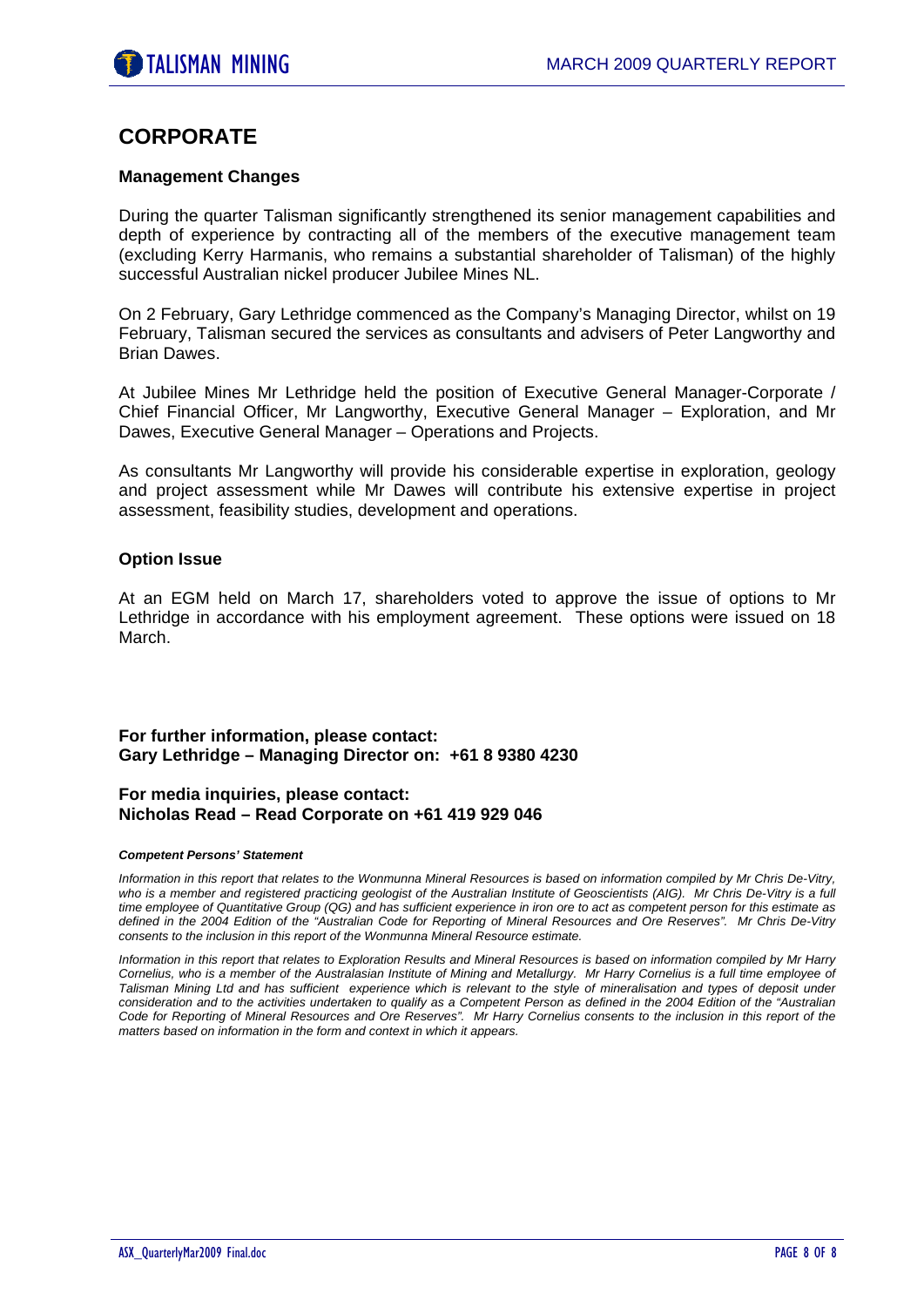# **Appendix 5B**

*Rule 5.3* 

# **Mining exploration entity quarterly report**

Introduced 1/7/96. Origin: Appendix 8. Amended 1/7/97, 1/7/98, 30/9/2001.

Name of entity

#### TALISMAN MINING LIMITED

71 079 536 495 31 MARCH 2009

| ABN            | Quarter ended ("current quarter" |
|----------------|----------------------------------|
| 71.070.526.405 | $21 \overline{M} \overline{M}$   |

# **Consolidated statement of cash flows**

|                                            |                                                 | Current quarter | Year to date |
|--------------------------------------------|-------------------------------------------------|-----------------|--------------|
| Cash flows related to operating activities |                                                 | \$A'000         | $(9$ months) |
|                                            |                                                 |                 | \$A'000      |
| 1.1                                        | Receipts from product sales and related debtors |                 |              |
| 1.2                                        | Payments for:                                   |                 |              |
|                                            | (a) exploration and evaluation                  | (315)           | (3,173)      |
|                                            | (b) development                                 |                 |              |
|                                            | (c) production                                  |                 |              |
|                                            | (d) administration                              | (268)           | (803)        |
| 1.3                                        | Dividends received                              |                 |              |
| 1.4                                        | Interest and other items of a similar nature    |                 |              |
|                                            | received                                        | 76              | 181          |
| 1.5                                        | Interest and other costs of finance paid        | (2)             | (2)          |
| 1.6                                        | Income taxes paid                               |                 |              |
| 1.7                                        | Other (Research and Development Tax Rebate)     |                 | 147          |
|                                            |                                                 |                 |              |
|                                            | <b>Net Operating Cash Flows</b>                 | (509)           | (3,650)      |
|                                            |                                                 |                 |              |
|                                            | Cash flows related to investing activities      |                 |              |
| 1.8                                        | Payment for purchases of:                       |                 |              |
|                                            | (a) prospects                                   |                 |              |
|                                            | (b) equity investments                          |                 |              |
|                                            | (c) other fixed assets                          |                 | (30)         |
| 1.9                                        | Proceeds from sale of:                          |                 |              |
|                                            | (a) prospects                                   |                 |              |
|                                            | (b) equity investments                          |                 |              |
|                                            | (c) other fixed assets                          |                 |              |
| 1.10                                       | Loans to other entities                         |                 |              |
| 1.11                                       | Loans repaid by other entities                  |                 |              |
| 1.12                                       | Other (provide details if material)             |                 |              |
|                                            |                                                 |                 |              |
|                                            | Net investing cash flows                        |                 | (30)         |
| 1.13                                       | Total operating and investing cash flows        |                 |              |
|                                            | (carried forward)                               | (509)           | (3,680)      |

<sup>+</sup> See chapter 19 for defined terms.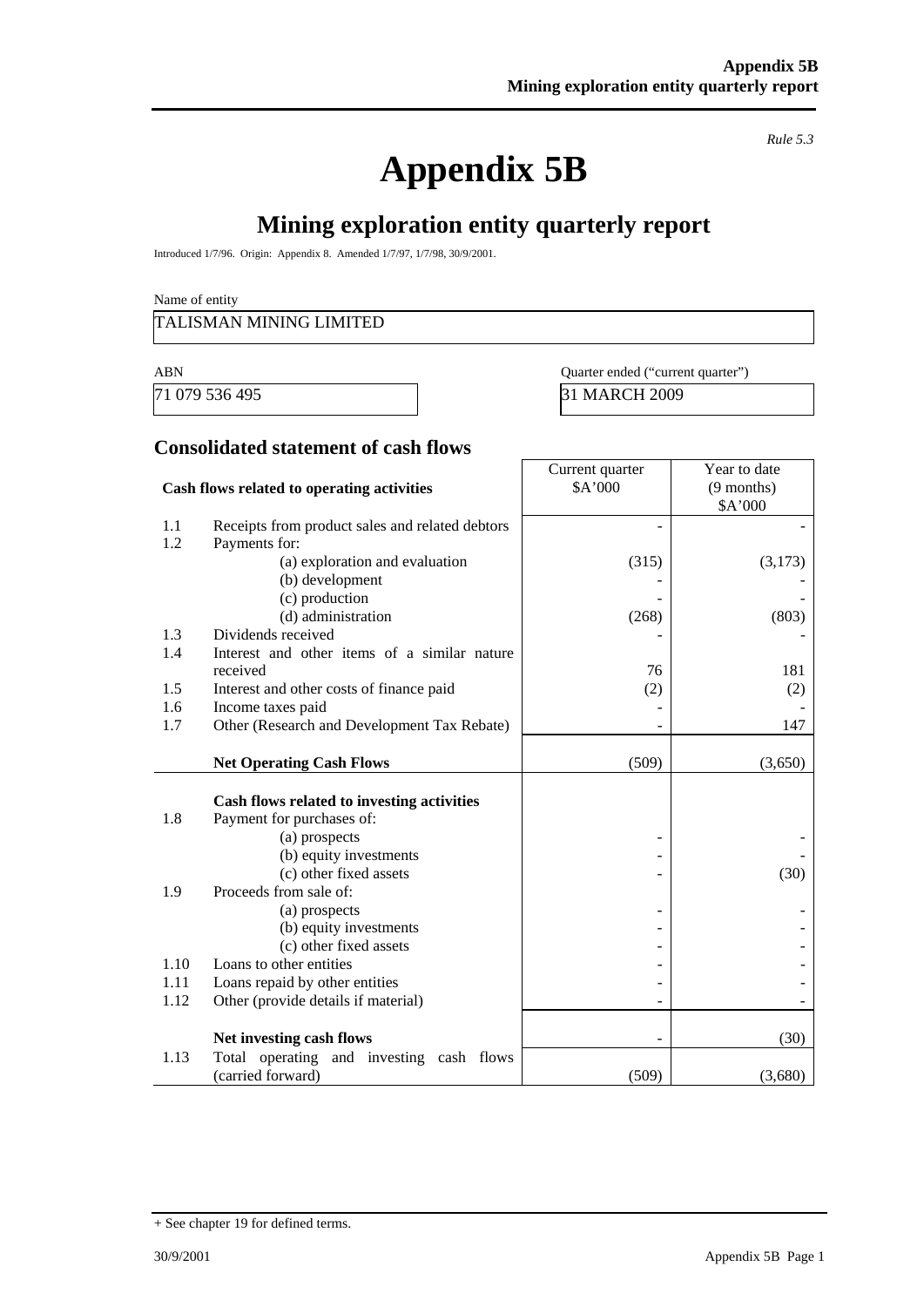| 1.13 | Total operating and investing cash flows      |       |         |
|------|-----------------------------------------------|-------|---------|
|      | (brought forward)                             | (509) | (3,680) |
|      |                                               |       |         |
|      | Cash flows related to financing activities    |       |         |
| 1.14 | Proceeds from issues of shares, options, etc. | ۰     | 35      |
| 1.15 | Proceeds from sale of forfeited shares        |       |         |
| 1.16 | Proceeds from borrowings                      |       |         |
| 1.17 | Repayment of borrowings                       | (4)   | (20)    |
| 1.18 | Dividends paid                                |       |         |
| 1.19 | Other (provide details if material)           |       |         |
|      |                                               |       |         |
|      | Net financing cash flows                      | (4)   | 15      |
|      |                                               |       |         |
|      | Net increase (decrease) in cash held          | (513) | (3,665) |
| 1.20 | Cash at beginning of quarter/year to date     | 4,236 | 7,388   |
| 1.21 | Exchange rate adjustments to item 1.20        |       |         |
|      |                                               |       |         |
| 1.22 | Cash at end of quarter                        | 3,723 | 3,723   |

#### **Payments to directors of the entity and associates of the directors Payments to related entities of the entity and associates of the related entities**

|      |                                                                  | Current quarter<br>\$A'000 |
|------|------------------------------------------------------------------|----------------------------|
| 1.23 | Aggregate amount of payments to the parties included in item 1.2 | 140                        |
| 1.24 | Aggregate amount of loans to the parties included in item 1.10   |                            |

1.25 Explanation necessary for an understanding of the transactions

Remuneration to director's and their associates.

#### **Non-cash financing and investing activities**

2.1 Details of financing and investing transactions which have had a material effect on consolidated assets and liabilities but did not involve cash flows

N/A

2.2 Details of outlays made by other entities to establish or increase their share in projects in which the reporting entity has an interest

N/A

<sup>+</sup> See chapter 19 for defined terms.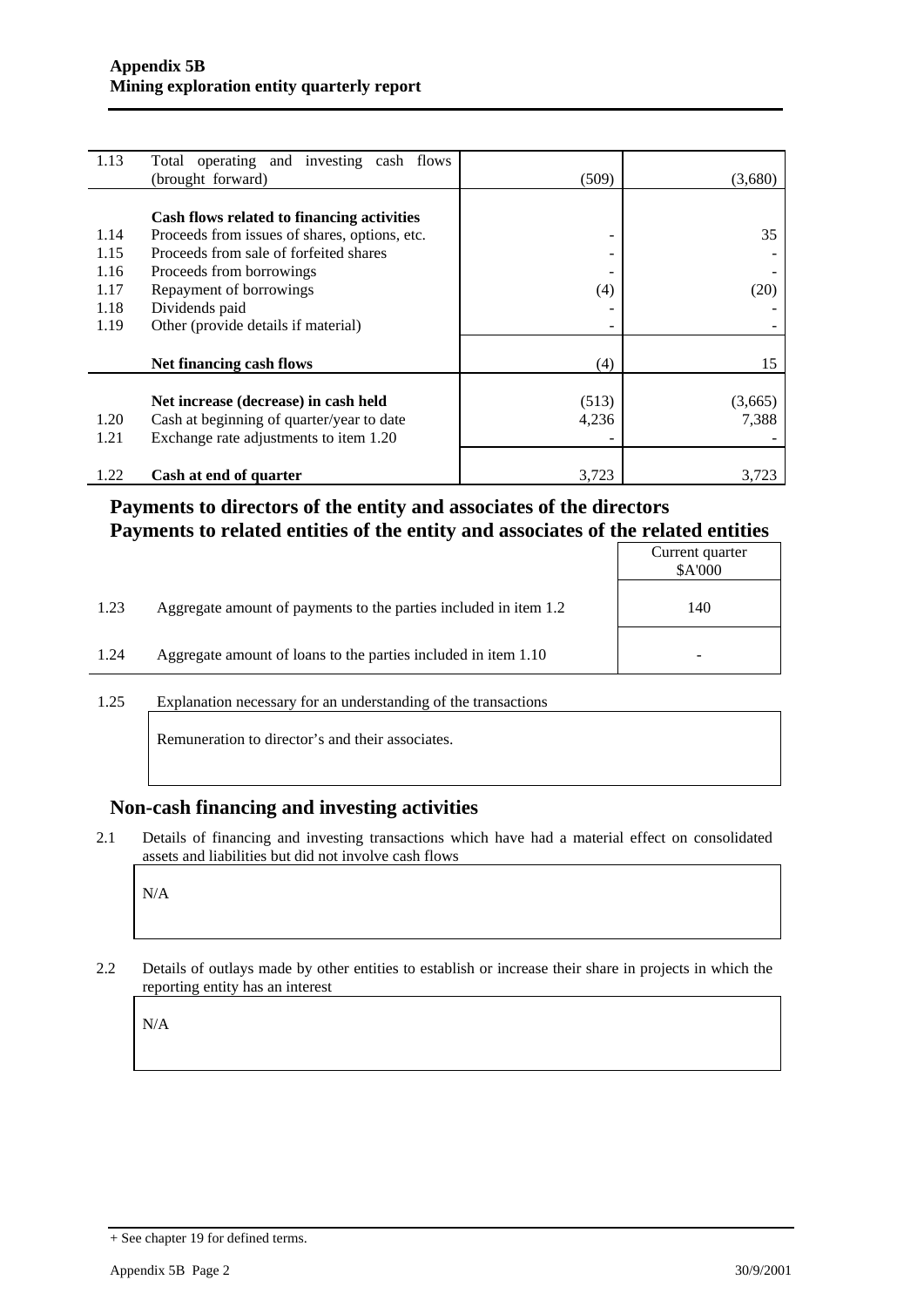#### **Financing facilities available**

*Add notes as necessary for an understanding of the position.* 

|     |                             | Amount available<br>A'000 | Amount used<br>A'000     |  |
|-----|-----------------------------|---------------------------|--------------------------|--|
|     | Loan facilities             | -                         | -                        |  |
| 3.2 | Credit standby arrangements | -                         | $\overline{\phantom{0}}$ |  |

### **Estimated cash outflows for next quarter**

|     |                            | 000'                     |
|-----|----------------------------|--------------------------|
| 4.1 | Exploration and evaluation | 180                      |
| 4.2 | Development                | $\overline{\phantom{a}}$ |
|     | <b>Total</b>               | 180                      |

# **Reconciliation of cash**

|     | Reconciliation of cash at the end of the quarter (as<br>shown in the consolidated statement of cash flows) to<br>the related items in the accounts is as follows. | Current quarter<br>A'000 | Previous quarter<br>\$A'000 |
|-----|-------------------------------------------------------------------------------------------------------------------------------------------------------------------|--------------------------|-----------------------------|
| 5.1 | Cash on hand and at bank                                                                                                                                          | 1.223                    | 236                         |
| 5.2 | Deposits at call                                                                                                                                                  | 2,500                    | 4.000                       |
| 5.3 | Bank overdraft                                                                                                                                                    |                          |                             |
| 5.4 | Other (provide details)                                                                                                                                           |                          |                             |
|     | <b>Total: cash at end of quarter (item 1.22)</b>                                                                                                                  | 3,723                    | 4.236                       |

### **Changes in interests in mining tenements**

|     |                                                           | <b>Tenement</b> | Nature of interest       | Interest at | Interest at |
|-----|-----------------------------------------------------------|-----------------|--------------------------|-------------|-------------|
|     |                                                           | reference       | (note (2))               | beginning   | end of      |
|     |                                                           |                 |                          | of quarter  | quarter     |
| 6.1 | Interests in mining                                       | ELA04/1874      | Application relinquished | 100\%       | $0\%$       |
|     | tenements relinquished,                                   | ELA08/1937      | Application relinquished | 100\%       | $0\%$       |
|     | reduced or lapsed                                         | ELA51/1283      | Application relinquished | 100\%       | $0\%$       |
|     |                                                           | ELA51/1293      | Application relinquished | 100\%       | $0\%$       |
|     |                                                           | ELA52/2292      | Application relinquished | 100\%       | $0\%$       |
|     |                                                           | ELA52/2298      | Application relinquished | 100\%       | $0\%$       |
|     |                                                           | ELA27064        | Application relinquished | 100\%       | $0\%$       |
|     |                                                           | ELA27065        | Application relinquished | 100\%       | $0\%$       |
|     |                                                           | ELA27066        | Application relinquished | 100\%       | $0\%$       |
|     |                                                           | ELA27067        | Application relinquished | 100%        | 0%          |
| 6.2 | Interests in mining<br>tenements acquired or<br>increased |                 |                          |             |             |

<sup>+</sup> See chapter 19 for defined terms.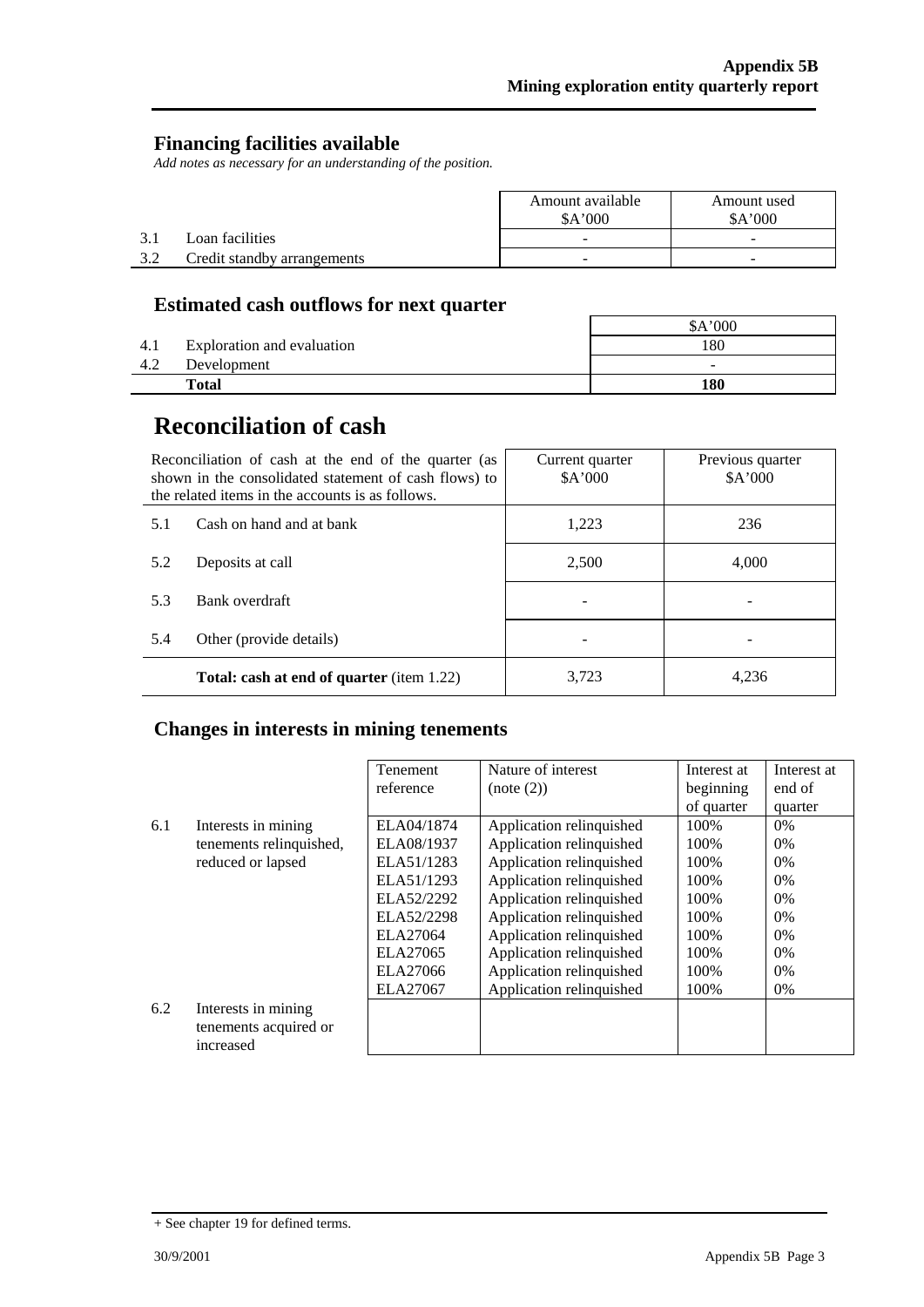#### **Issued and quoted securities at end of current quarter**

*Description includes rate of interest and any redemption or conversion rights together with prices and dates.* 

|     |                                    | Total number       | Number quoted            | Issue price per                    | Amount paid up per               |
|-----|------------------------------------|--------------------|--------------------------|------------------------------------|----------------------------------|
|     |                                    |                    |                          | security (see note<br>$3)$ (cents) | security (see note 3)<br>(cents) |
| 7.1 | <b>Preference</b>                  |                    |                          |                                    |                                  |
|     | <sup>+</sup> securities            |                    |                          |                                    |                                  |
|     | (description)                      |                    |                          |                                    |                                  |
| 7.2 | Changes during                     |                    |                          |                                    |                                  |
|     | quarter                            |                    |                          |                                    |                                  |
|     | (a) Increases<br>through issues    |                    |                          |                                    |                                  |
|     | (b) Decreases                      |                    |                          |                                    |                                  |
|     | through returns                    |                    |                          |                                    |                                  |
|     | of capital, buy-                   |                    |                          |                                    |                                  |
|     | backs,                             |                    |                          |                                    |                                  |
|     | redemptions                        |                    |                          |                                    |                                  |
| 7.3 | +Ordinary                          | 75,463,047         | 75,463,047               |                                    |                                  |
|     | securities                         |                    |                          |                                    |                                  |
| 7.4 | Changes during                     |                    |                          |                                    |                                  |
|     | quarter                            |                    |                          |                                    |                                  |
|     | (a) Increases<br>through issues    |                    |                          |                                    |                                  |
|     | (b) Decreases                      |                    |                          |                                    |                                  |
|     | through returns                    |                    |                          |                                    |                                  |
|     | of capital, buy-                   |                    |                          |                                    |                                  |
|     | backs                              |                    |                          |                                    |                                  |
| 7.5 | +Convertible                       |                    |                          |                                    |                                  |
|     | debt securities                    |                    |                          |                                    |                                  |
|     | (description)                      |                    |                          |                                    |                                  |
| 7.6 | Changes during<br>quarter          |                    |                          |                                    |                                  |
|     | (a) Increases                      |                    |                          |                                    |                                  |
|     | through issues                     |                    |                          |                                    |                                  |
|     | (b) Decreases                      |                    |                          |                                    |                                  |
|     | through                            |                    |                          |                                    |                                  |
|     | securities                         |                    |                          |                                    |                                  |
|     | matured,                           |                    |                          |                                    |                                  |
| 7.7 | converted                          |                    |                          |                                    | Expiry date                      |
|     | <b>Options</b><br>(description and | 24,652,257         | 24,652,257               | Exercise price<br>20 cents         | 31 Dec 2010                      |
|     | conversion                         | 2,222,000          |                          | 25 cents                           | 31 Dec 2010                      |
|     | factor)                            | 1,400,000          | $\overline{\phantom{a}}$ | \$1.20                             | 31 Dec 2010                      |
|     |                                    | 1,500,000          | $\blacksquare$           | \$1.00                             | 30 Nov 2010                      |
|     |                                    | 1,500,000          | $\overline{\phantom{a}}$ | \$1.20                             | 30 Nov 2010                      |
|     |                                    | 1,500,000          | $\overline{a}$           | \$1.60                             | 30 Nov 2010                      |
|     |                                    | 1,500,000          |                          | \$2.20                             | 30 Nov 2010                      |
|     |                                    | 500,000            |                          | \$1.00<br>\$1.20                   | 31 May 2011                      |
|     |                                    | 500,000<br>500,000 | $\overline{\phantom{a}}$ | \$1.60                             | 31 May 2011<br>31 May 2011       |
|     |                                    | 500,000            |                          | \$2.20                             | 31 May 2011                      |
|     |                                    | 4,000,000          | $\overline{\phantom{a}}$ | 22 cents                           | 31 Aug 2011                      |
| 7.8 | Issued during<br>quarter           | 4,000,000          | $\overline{\phantom{a}}$ | 22 cents                           | 31 Aug 2011                      |
| 7.9 | <b>Exercised</b> during            |                    |                          |                                    |                                  |
|     | quarter                            |                    |                          |                                    |                                  |

<sup>+</sup> See chapter 19 for defined terms.